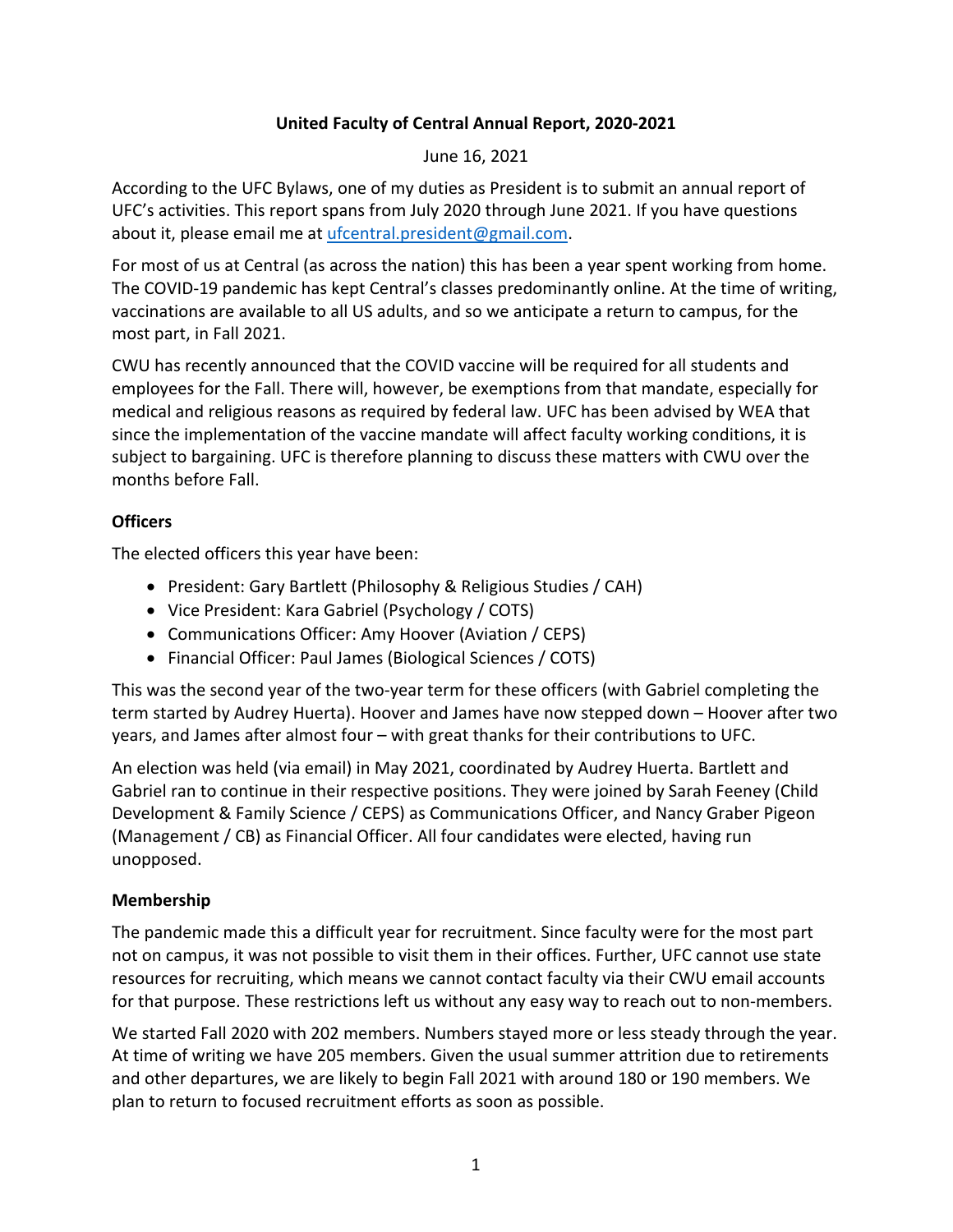#### **UFC events**

No in-person events were possible this year.

A virtual all-members meeting was held on April 29, 2021. Officer nominations were closed, and there was an update on contract bargaining from the Bargaining Chair, Matt Altman.

A contract ratification meeting (also virtual) was held on June 11, 2021. See below for details.

#### **Executive Board**

UFC Executive Board members serve as points of contact with other faculty, and an advisory body for the UFC officers. The current members of the Board are:

- The four UFC officers
- James Avey (Management / CB)
- Ruthi Erdman (English / CAH; NTT faculty)
- Kevin Feeney (Interdisciplinary Studies / COTS; NTT faculty)
- Martin Kennedy (Music / CAH)
- Dan Lipori (Music / CAH)
- Sathy Rajendran (Engineering Technologies, Safety, & Construction / CEPS)
- Karen Roemer (Health Sciences / CEPS)
- Terry Wilson (Management / CB)

The Executive Board met on October 15, 2020, and once more on June 9, 2021 to endorse the tentative contract agreement (see below). Agendas and minutes are available on the UFC website. More regular meetings are expected to resume next year.

#### **Labor-Management Council**

The CBA (Sec. 26.1) requires CWU and UFC to maintain a Labor-Management Council as a forum for constructive labor-management relations and problem-solving. The members of the LMC this year were:

- *UFC representatives*: Gary Bartlett (UFC President), Kara Gabriel (UFC Vice President), Amy Hoover (UFC Communications Officer), Paul James (UFC Financial Officer)
- *CWU representatives*: Charlene Andrews (Faculty Relations Coordinator), Tim Englund (COTS Dean), Jill Hernandez (CAH Dean), Jeff Stinson (CB Dean)

The LMC met three times (all virtually) this year: on November 30, 2020, March 4, 2021, and May 20, 2021. Meeting agendas are available on the UFC website. The following topics, amongst others, were discussed:

- The process for approving overloads
- The status of assistant and associate chairs
- Multi-factor authentication for CWU network access
- Proposed changes to conflict of interest disclosures
- Changes to CWU's advising model
- Teaching modalities for Fall 2021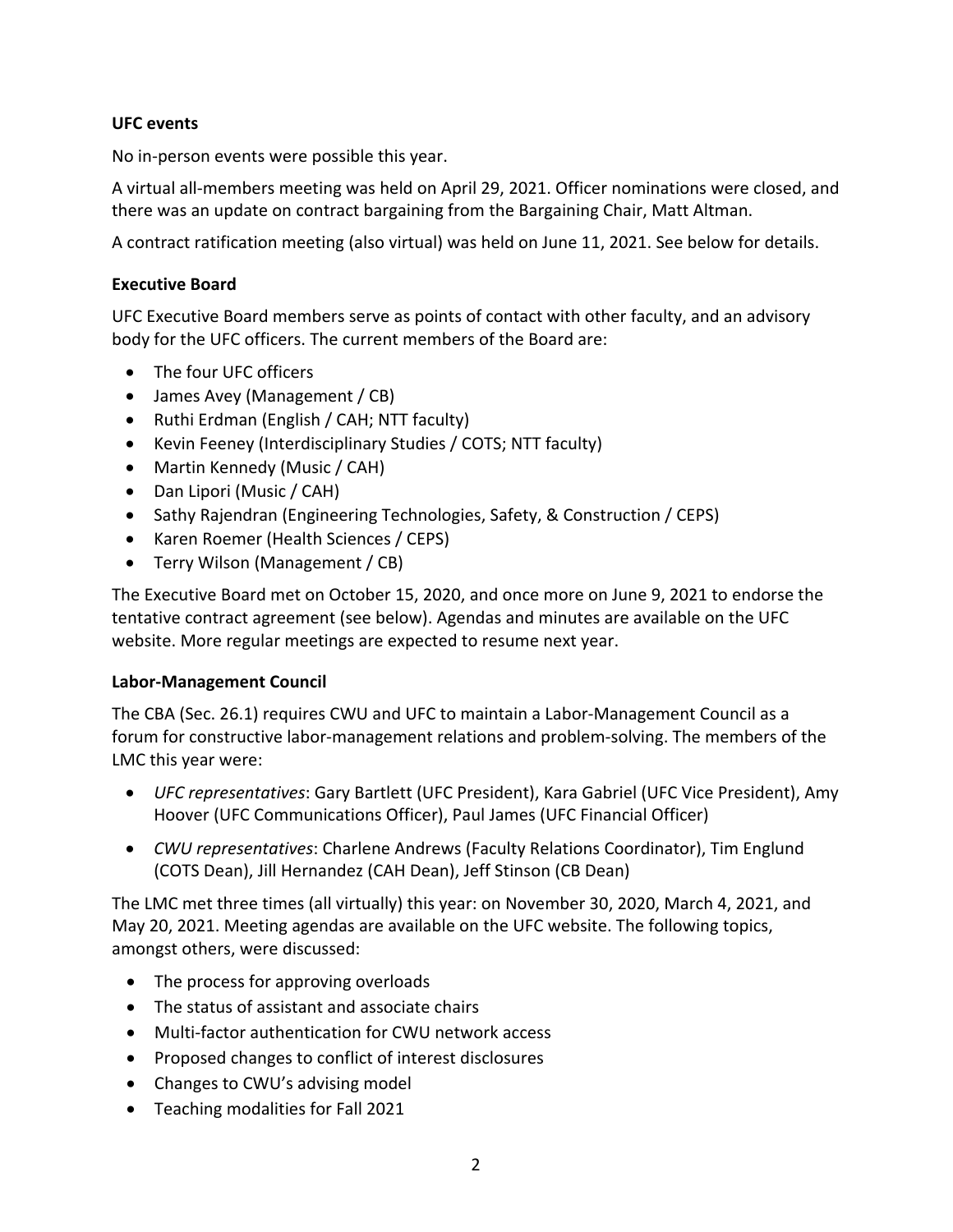- Syncing of personal and state-owned devices
- Provision of review criteria at hire for new faculty
- Health and safety for the return to campus in Fall 2021

## **Grievances and complaints**

UFC formally challenges some decisions of CWU administration by filing grievances (alleging CBA violations: Sec. 27.2.1), or complaints (alleging substantive academic misjudgments: Sec. 27.2.2). The following grievances and complaints have been filed this year:

*Grievances*

- Grievance 21-01G: Unreasonably vague letter of expectations (Level I, January 2021; Level II, February 2021)
- Grievance 21-02G: Unwarranted termination (Level I, February 2021)

*Complaints*

• Complaint 21-01C: TT faculty member denied reappointment (Level I, February 2021; Level II, March 2021)

# **MOUs signed**

As detailed in last year's report, in Spring 2020 UFC and Central signed two MOUs concerning faculty working conditions. One addressed Spring instruction, and the second, scholarship. Then in June, a third MOU was signed, concerning the Summer and Fall 2020 quarters.

This year, a fourth COVID-related MOU was signed on January 4, 2021. This MOU extended many of the provisions of the previous three, in light of the continuing pandemic.

In November, Central and UFC signed an MOU about arranged courses. Because of reduced enrollment due to the pandemic, the University was increasingly often converting very lowenrolled classes into 'arranged' classes, and paying faculty at the rate for independent studies as in Appendix A of the CBA. An MOU was negotiated as a way to gain somewhat fairer pay for faculty teaching these classes in 2020-21, with the stipulation that the matter would be picked up and discussed in bargaining for the new CBA.

In January, an MOU was signed making additions to Article 24 (Disciplinary Action / Just Cause) of the CBA, to comply with new federal regulations concerning the handling of claims of sexual harassment under Title IX of the Education Amendments Act of 1972.

# **Contract bargaining**

As noted in last year's report, 2019-20 was a bargaining year, during which a new contract was to be negotiated. However, COVID-19 forced a reevaluation of the bargaining situation. In Spring 2020 the two parties agreed to extend the 2017-20 contract by one year. (For details, see last year's annual report.)

Members of the bargaining team were:

• Matt Altman (Philosophy & Religious Studies / CAH), bargaining team chair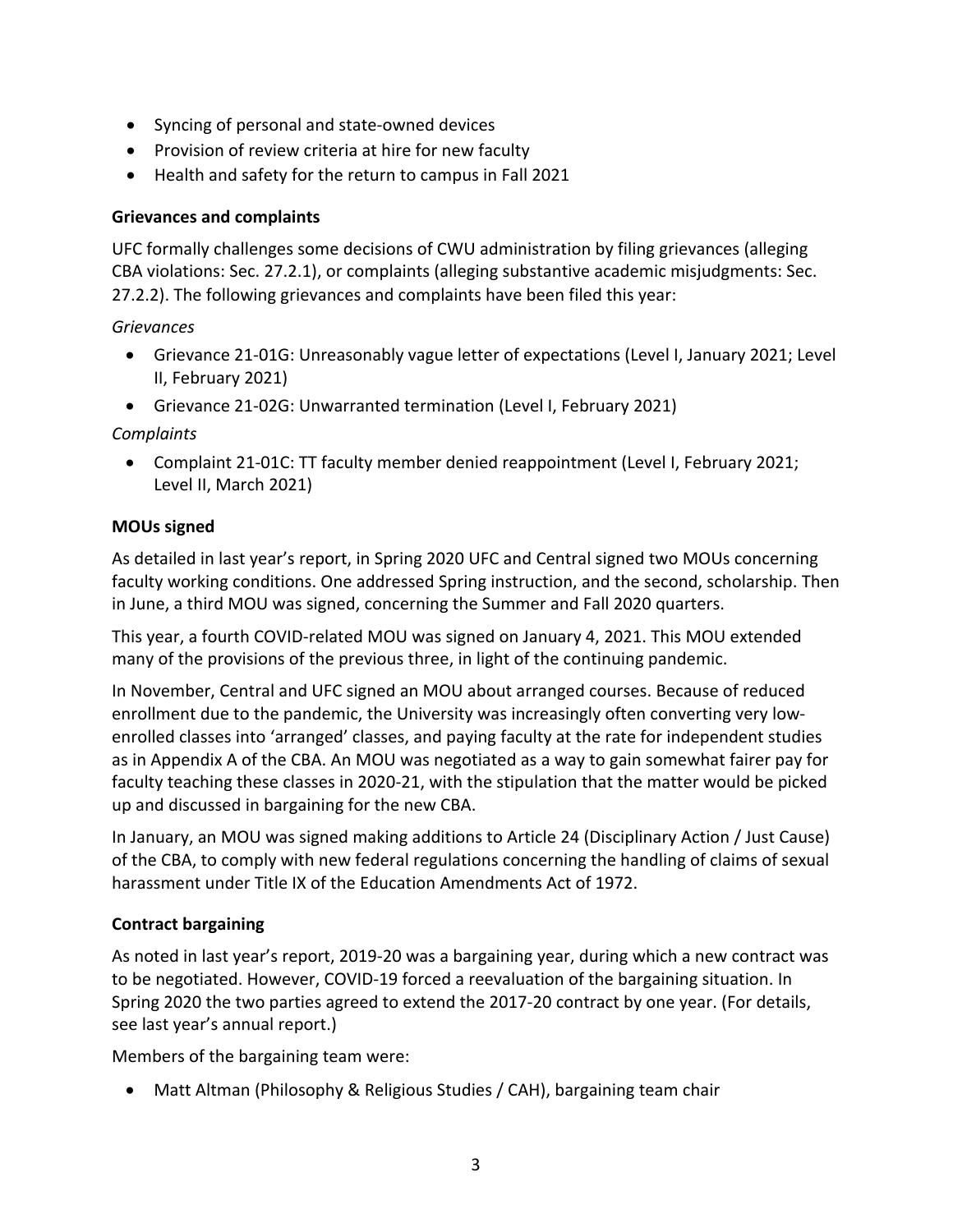- Nancy Graber Pigeon (Management / CB)
- Dominic Klyve (Mathematics / COTS)
- Dan Lipori (Music / CAH)
- Sathy Rajendran (Engineering Technologies, Safety, and Construction / CEPS)
- Gary McNeil (WEA), chief negotiator

Bargaining for a new contract resumed in the 2020-21 year, with the same team representing UFC. A tentative agreement was reached on June 4. The Executive Board met on June 9 and unanimously endorsed the agreement. There was a members' meeting on June 11, at which Altman presented the major points of the agreement, and members asked questions.

The voting period for ratification began after the June 11 meeting and ended at 5pm on June 15. Voting was conducted via email, coordinated by Audrey Huerta. The result was a strong turnout and an overwhelming ratification of the agreement: 97 votes in favor and 4 against.

## **UFC Emergency Assistance Fund**

As noted in last year's report, the CWU Foundation informed UFC that the Foundation would no longer house the UFC Emergency Assistance Fund accounts. This year, therefore, Vice President Gabriel has worked to convert the Fund into a  $501(c)(3)$  account. The Fund is now recognized by the State of Washington and the IRS as a tax-exempt public charity. Direct donations can be set up from one's paycheck via the Washington State Combined Fund Drive.

Previously, UFC had one fund which was open to UFC members, and a separate fund for other CWU staff. There is now just one fund. Applications may be received from any CWU employee who is a member of either UFC, PSE (Public School Employees), or WFSE (Washington Federation of State Employees). No applications were received this year.

#### **Financial report**

As noted in last year's annual report, the officers decided it would be best for UFC to maintain a regular financial year of August 1 through July 31. Accordingly, a financial report was prepared in August 2020 by Financial Officer Paul James, covering the period August 1, 2019 to July 31, 2020. It is included here as an Appendix. The report shows income of \$11,734.46 and expenses of \$10,746.83, and thus a net increase in available funds of \$987.63.

An interim report for the current financial year, prepared by James in April 2021, showed income to that point of \$7,364.69 and expenses of \$6,400.22, and thus a net increase in available funds of \$964.47. A final financial report for the period August 1, 2020 to July 31, 2021 will be prepared by the new Financial Officer, Nancy Graber Pigeon, before Fall 2021.

Respectfully submitted, Gary Bartlett, UFC President June 16, 2021